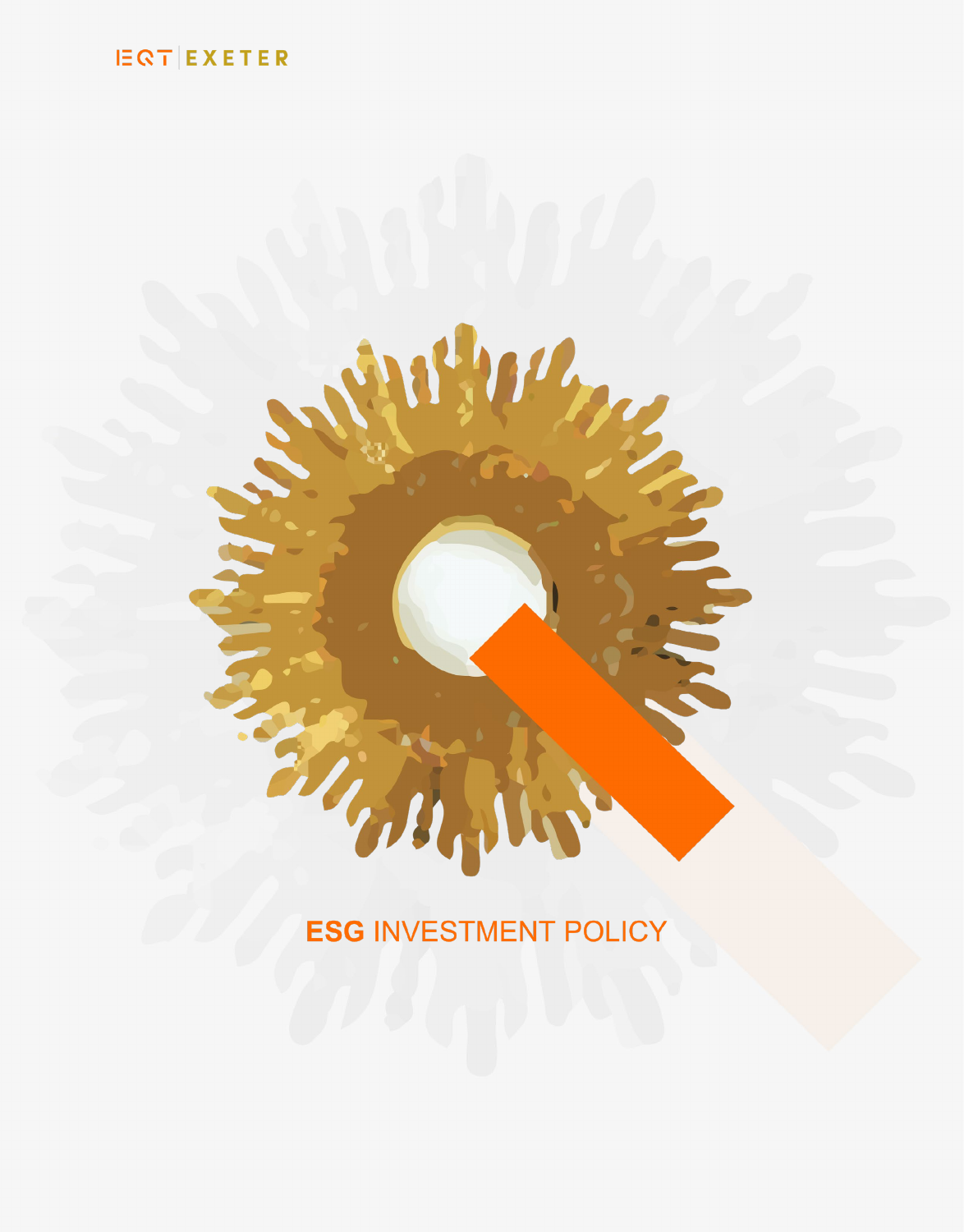### **About EQT Exeter**

EQT Exeter was created through the combination of EQT's real estate business and Exeter Property Group in 2021. EQT Exeter is among the largest real estate investment managers in the world, focused on acquiring, developing, leasing, and managing logistics/industrial, office, life science and residential properties. With over 40 regional offices across the Americas, Europe, and the Asia-Pacific region, EQT Exeter combines local execution with global scope to deliver real estate solutions to tenants while providing investors with thematic investment strategies and a value-creation approach.

### **Scope**

This policy applies to our funds and all assets under management by EQT Exeter. It is applicable as of May 15, 2022, and will be reviewed annually.

 $\_$  ,  $\_$  ,  $\_$  ,  $\_$  ,  $\_$  ,  $\_$  ,  $\_$  ,  $\_$  ,  $\_$  ,  $\_$  ,  $\_$  ,  $\_$  ,  $\_$  ,  $\_$  ,  $\_$  ,  $\_$  ,  $\_$  ,  $\_$  ,  $\_$  ,  $\_$  ,  $\_$  ,  $\_$  ,  $\_$  ,  $\_$  ,  $\_$  ,  $\_$  ,  $\_$  ,  $\_$  ,  $\_$  ,  $\_$  ,  $\_$  ,  $\_$  ,  $\_$  ,  $\_$  ,  $\_$  ,  $\_$  ,  $\_$  ,

**\_\_\_\_\_\_\_\_\_\_\_\_\_\_\_\_\_\_\_\_\_\_\_\_\_\_\_\_\_\_\_\_\_\_\_\_\_\_\_\_\_\_\_\_\_\_\_\_\_\_\_\_\_\_\_\_\_\_\_\_\_\_\_\_\_\_\_\_\_\_\_\_\_\_\_\_\_\_\_\_\_\_\_\_\_\_\_\_\_**

### **Approach to ESG**

EQT is a purpose-driven global investment organization solely focused on active ownership strategies. EQT exists to future-proof companies and make a positive impact. Sustainability is at the core of EQT's value creation approach, by growing sustainable business solutions and instilling sustainable practices in all investments, to capture opportunities, limit risks, and ultimately accelerate positive impact as an investor and owner.

EQT Exeter's approach to Environmental, Social, and Governance (ESG) issues in real estate investment is informed by and aligned with EQT's purpose-driven mission, translated to the needs and opportunities specific to our respective industry, geographies, and funds. Applying an ESG lens to the management of our investments is an important part of our value creation thesis. For us, this means asset-level environmentally and socially beneficial activities implemented during the asset investment lifecycle in partnership with our occupiers, and robust fund-level governance procedures. We are conscious of our fiduciary role in taking a long-term view, particularly given that the majority of our investments are made on behalf of public sector pension funds and their beneficiaries.



**Corporate Purpose & Ambitions** Aligning with global organizational sustainability

#### **Real Estate**

commitments

Establishing ESG priorities specific to the built environment

Geography Prioritizing according to region-specific distinctions in materiality

#### **Funds**

Distinguishing areas of risk and opportunity as applicable to property type, investment approach, and asset lifecycle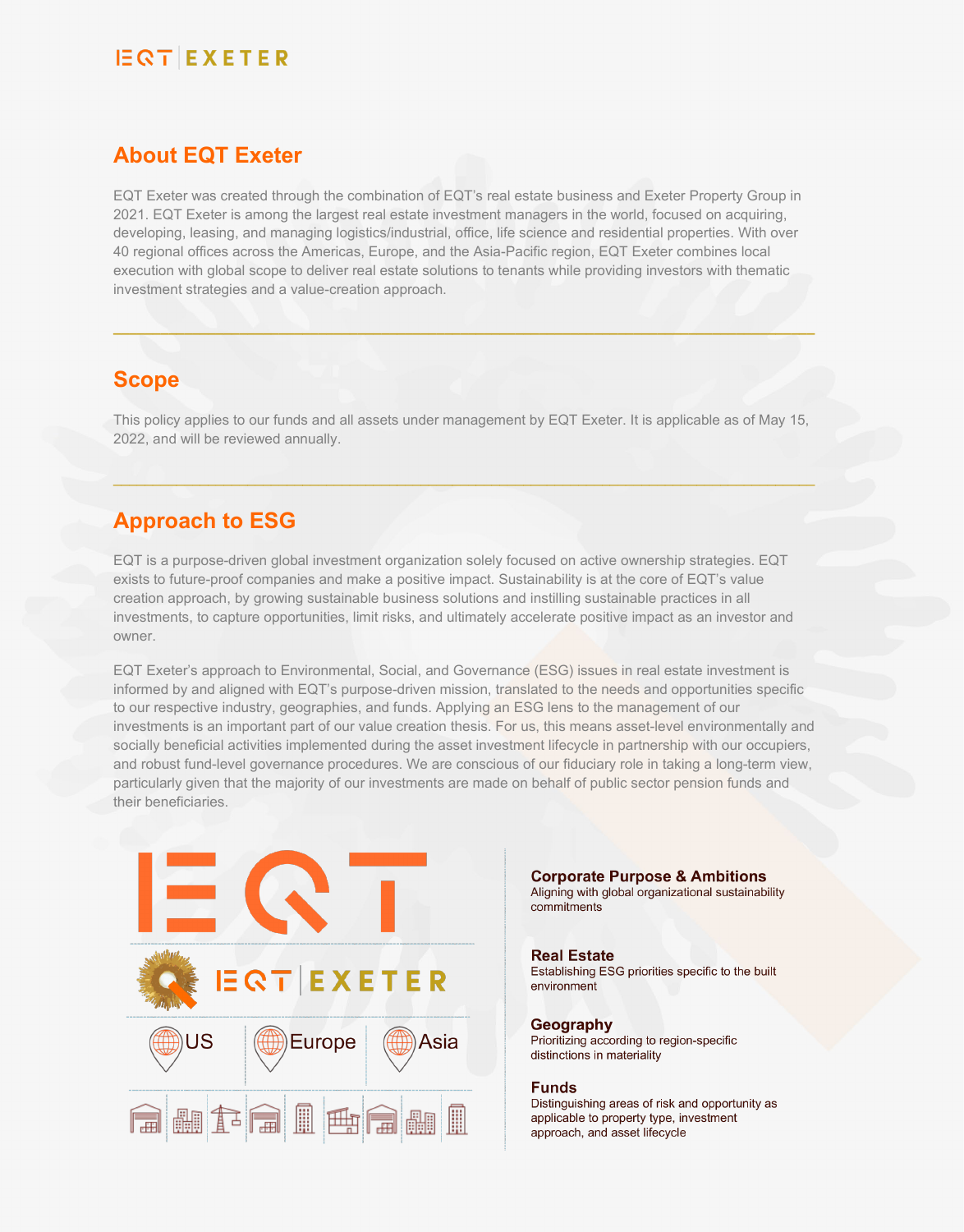We develop our investment strategies thematically by asset-type and region – and in alignment with investor interests and expectations. Our ESG-enhanced approach to real estate fund management dictates that key sustainability-related performance indicators covering risk and value creation will be considered from deal sourcing and investment selection, during development, through asset management during our ownership period, and to portfolio disposition. We undertake these practices to protect and enhance the value of real estate assets through a variety of means such as implementing sustainable design and performance enhancements to reduce the risk of functional obsolescence; incorporating efficiency to reduce operating expenses; and achieving sustainability certifications to distinguish assets within their respective markets. This approach supports the transition to a low carbon and sustainable economy by providing future-proofed real estate solutions to our tenants and residents and selling on high-performing portfolios to future owners.



Depending on the underlying nature of the investment strategy, certain asset lifecycle events will occur during our period of asset ownership more or less frequently within each investment vehicle. Therefore, our windows of opportunity to deliver sustainability improvements will be more heavily weighted to certain lifecycle events than others and we will therefore apply fund- and asset-specific strategies to maximize these improvements. Regardless, we apply a similar approach to the work that we do, following an iterative model to define material topics, set goals and implement action plans, track KPIs, assess performance, and adjust objectives as necessary.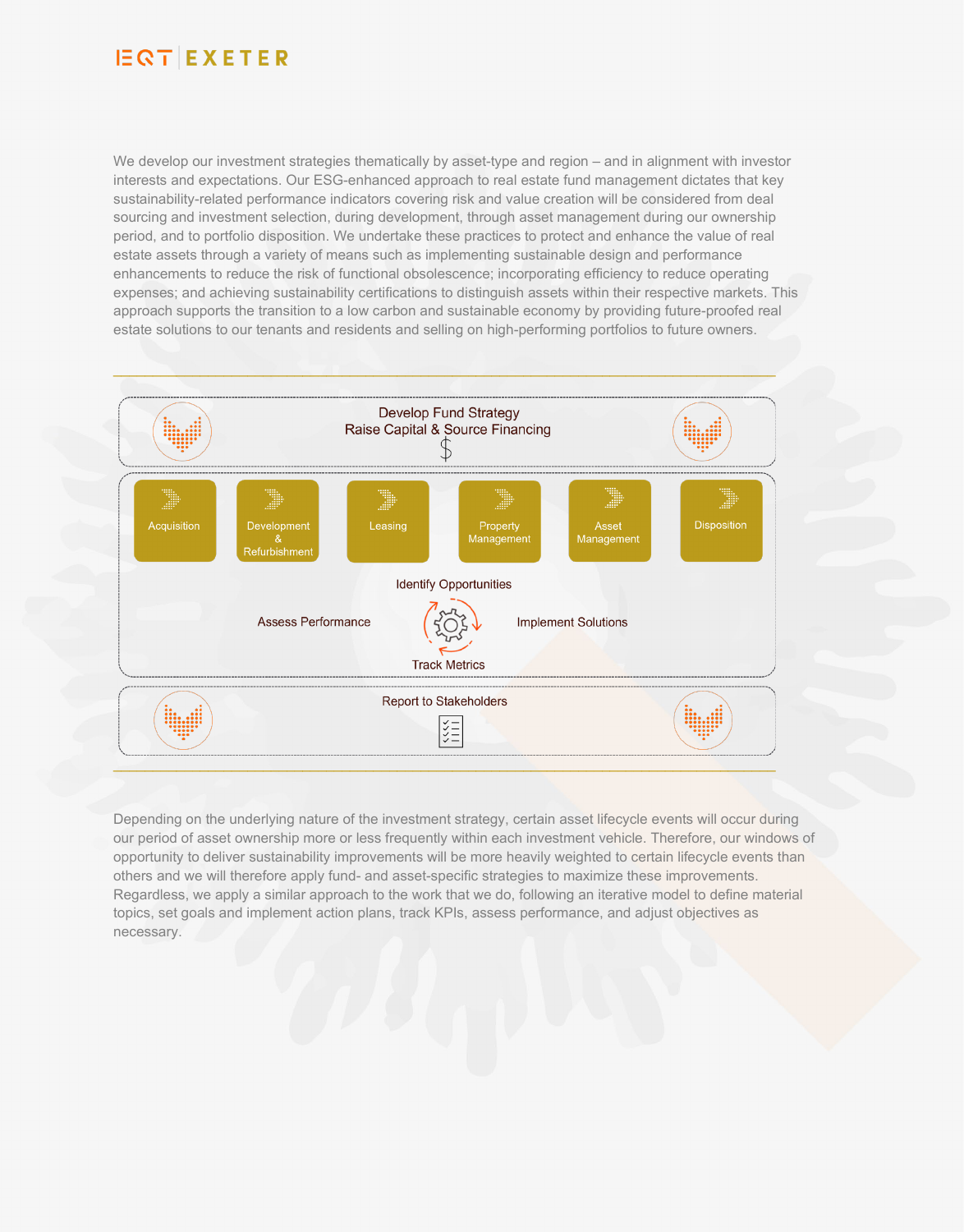## **Regenerative Environmental Priorities**

EQT Exeter seeks to understand the environmental impacts of our operations, improve upon them, and innovate methods to create long-lasting positive and regenerative outcomes, across topics including carbon, energy, water, waste, building materials, biodiversity, and climate change.

### **Our Actions**

In order to deliver on these priorities, EQT Exeter plans to:

#### **Decarbonization**

- Achieve zero Scope 1 and Scope 2 operational greenhouse gas emissions from our standing assets by 2030. We apply the operational control approach as defined by the WRI/WBCSD Greenhouse Gas Protocol to establish the emissions boundary.
- Use tools such as the Carbon Risk Real Estate Monitor (CRREM) and the support provided by the Science Based Targets Initiative (SBTi) to inform the scope and speed of our carbon reduction pathways, recognizing the imperative of the goal set by the 2015 Paris Agreement to limit global temperature increase to 1.5 degrees Celsius
- Implement Scope 3 carbon emissions reduction strategies. Scope 3 includes all other greenhouse gas emissions occurring due to fund activities but over which we have no direct ownership or operational control. These emissions primarily include those occurring from (1) construction materials and development activity, and (2) tenant and resident energy use. Reduction strategies may include procuring less carbon intensive construction materials, exploring tools to calculate lifecycle carbon impacts of design decisions, deploying on-site renewable energy, sourcing electricity supply from off-site renewable projects, and phasing out the use of fossil fuel-powered equipment and appliances.
- Provide operationally zero carbon ready assets to new tenants from 2030 at the latest.
- Expand deployment of renewable energy across our portfolios, taking a differentiated approach per jurisdiction and site specifics. Over time our aim is for each of our assets to operate with zero-carbon energy.

#### **Climate Resilience**

- Undertake reviews of physical climate risk at acquisition stage and across our standing portfolios on a regular frequency.
- Adapt existing assets deemed at physical risk of climate change and adapt the design of new developments to account for climate change scenarios which predict a 2°C increase in global temperature by 2050.
- Plan for the policy, market, reputation, and technology shifts that will occur as part of the transition to a low carbon economy and contribute to equitable outcomes for our stakeholders as part of this transition.

#### **Circularity & Biodiversity**

- Invest in energy and water efficient technologies and solutions to facilitate consumption and expense savings.
- Pursue sustainable building certifications and energy certificates, particularly but not limited to our new construction activities.
- Shift from a cradle-to-grave building materials cycle to a cradle-to-cradle model.
- Avoid impacting sensitive sites or species and seek to create biodiversity net gain at new developments wherever feasible.

\_\_\_\_\_\_\_\_\_\_\_\_\_\_\_\_\_\_\_\_\_\_\_\_\_\_\_\_\_\_\_\_\_\_\_\_\_\_\_\_\_\_\_\_\_\_\_\_\_\_\_\_\_\_\_\_\_\_\_\_\_\_\_\_\_\_\_\_\_\_\_\_\_\_\_\_\_\_\_\_\_\_\_\_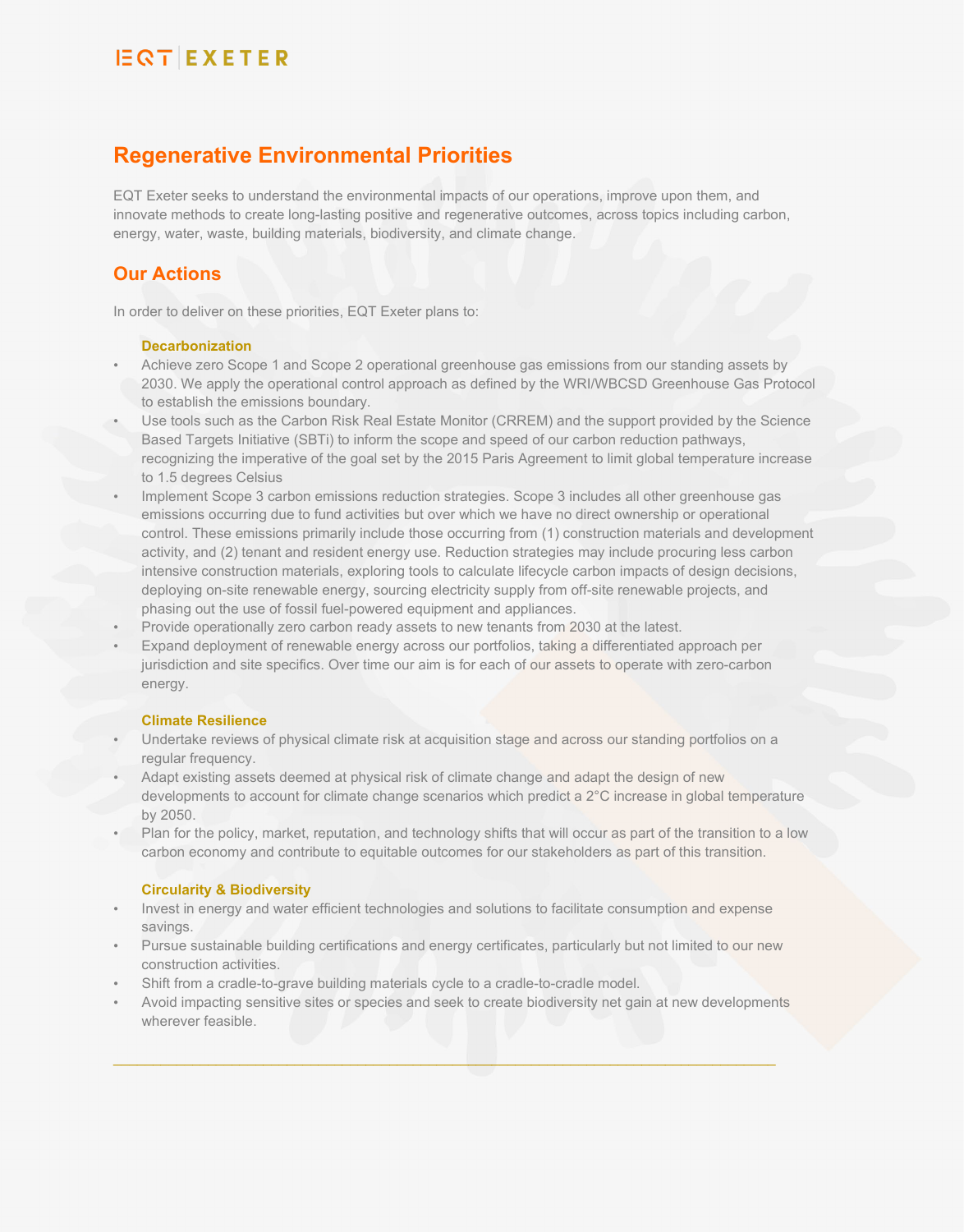### **Equitable Social Priorities**

EQT Exeter recognizes the impact that the built environment has on people, local communities, and society and we are focused on engaging in positive ways with each of these key stakeholders. The issues most relevant to us and our stakeholders include the health, wellbeing, and productivity of tenants and residents; the health and safety of construction sites; labor and human rights in supply chains; the generation of economic and social benefits for local community, businesses, and supply chains; and sustainable place-making when designing new residential and mixed-use communities.

### **Our Actions**

In order to deliver on these priorities, EQT Exeter plans to:

#### **Human Rights**

• Engage with our suppliers and partners throughout our construction and property management supply chains to encourage ethical and sustainable business practices, as codified in a Supplier Code of Conduct, including strengthening our approach to tendering and to auditing with regards to supplier performance on human rights and labor rights.

#### **Community Value**

- Identify and apply methods and tools to understand the varied benefits to the local community (such as job creation) that can be delivered and enhanced by our real estate developments and investments.
- Create new residential communities to improve availability of housing and tackle affordability constraints in the context of the local area and intended market.

#### **Health & Wellbeing**

- Support tenant and resident health, wellbeing, and productivity through proactive design features and operational practices, and pursue third-party health and wellbeing certifications for those properties where appropriate.
- Require the highest standards of health and safety from those operating on our construction sites and that our standing investments are maintained in accordance with health and safety regulations, whether by our in-house property management teams, our outsourced partners, or our tenants' on-site employees.
- Engage tenants and residents through surveys and other feedback mechanisms to periodically assess satisfaction and identify improvement opportunities.

\_\_\_\_\_\_\_\_\_\_\_\_\_\_\_\_\_\_\_\_\_\_\_\_\_\_\_\_\_\_\_\_\_\_\_\_\_\_\_\_\_\_\_\_\_\_\_\_\_\_\_\_\_\_\_\_\_\_\_\_\_\_\_\_\_\_\_\_\_\_\_\_\_\_\_\_\_\_\_\_\_\_\_\_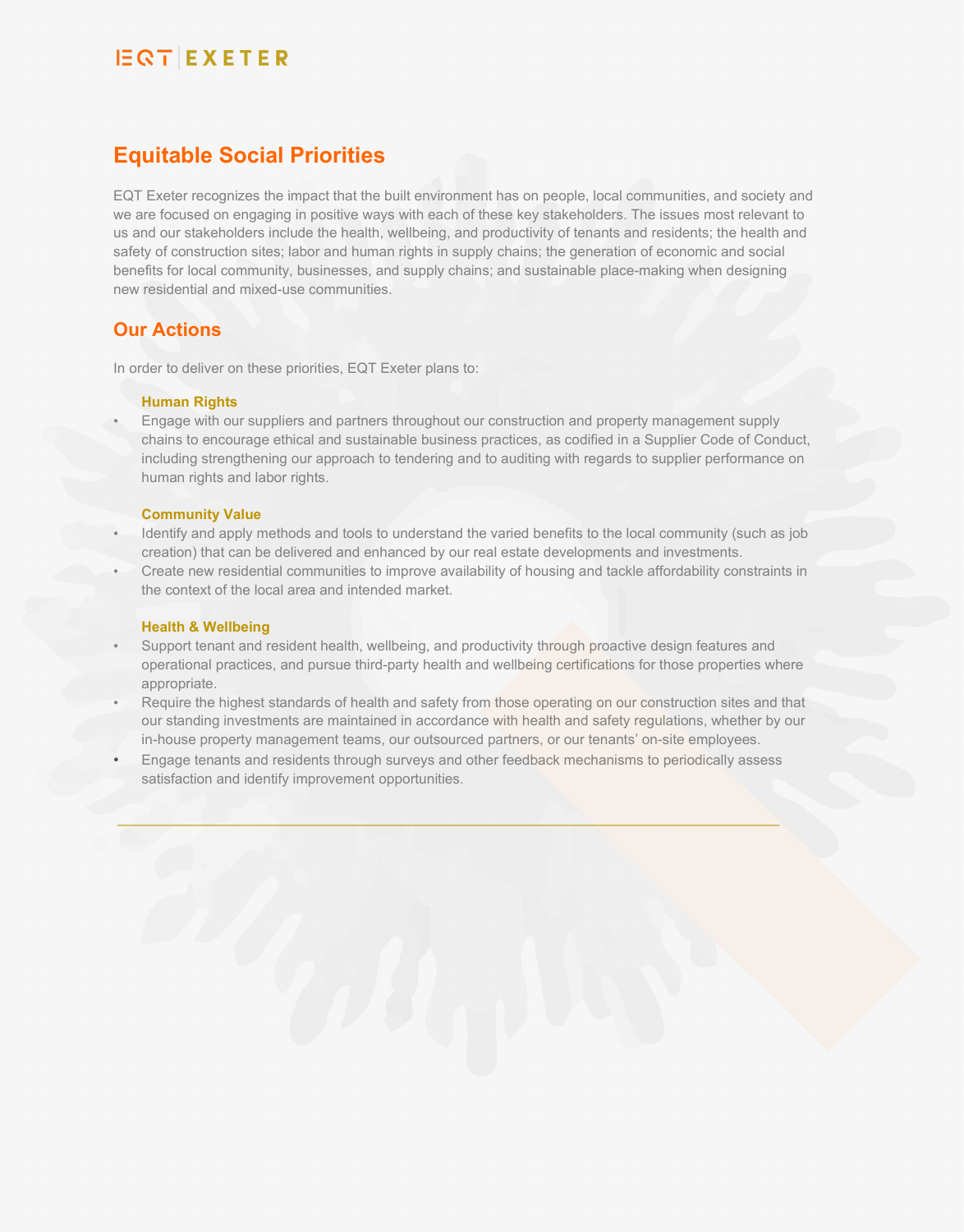## **Accountable Governance Priorities**

Strong ethical processes and sustainability governance at an organizational and a fund-level are critical to our success as a real estate investment manager.

EQT Exeter operates with clear lines of oversight and upholds ethical conduct in order to preserve long-term value for all our stakeholders within our fiduciary role towards our investors. We define our fiduciary responsibility to necessarily include ESG considerations, such as the sourcing and investment of capital to enhance asset value as well as taking proactive steps to protect short- and long-term asset values relative to new and evolving forms of risk.

Governance in the context of real estate also refers to the detailed procedures employed to invest and manage our assets through to exit. In our investment strategy and with each transaction that is approved by our investment committee, we commit to deploy capital not only to buy and create buildings with sustainability attributes, but also to transform assets over time, tracking agreed risk and value creation KPIs through the process. And in commitment to transparency and partnership, our engagement with our clients and the wider industry includes the sharing of knowledge, taking part in collaborative initiatives, and reporting regularly on our sustainability performance.

### **Our Actions**

In order to deliver on these priorities, EQT Exeter plans to:

#### **Sustainability Governance**

- Collaborate with all key internal stakeholders to ensure effective ESG program management and track progress against our roadmaps.
- Develop and implement a robust set of sustainability risk management and value creation procedures covering each key decision-making intervention point.
- Identify suitable sustainability metrics that can be used to develop targets linking sustainability performance to compensation.

#### **Regional Expansion**

• Ensure effective expansion of sustainability management capabilities while expanding into new geographies outside our traditional US and European markets. A particular focus will be on the Asia-Pacific region, in order to provide an enhanced investment offer to our clients, and to identify investments with greater transformational opportunity.

#### **Capital Sourcing**

• Work within the EQT group framework that supports an approach to capital raising that is transparent, supports the group philosophy of client engagement, and is aligned with our sustainability ambitions and values.

#### **Business Ethics**

• Maintain high standards for ethics and business conduct in accordance with our Code of Ethics and ongoing ethics training for all employees.

#### **Sourcing and Diligence**

• Incorporate ESG factors in all acquisition processes to ensure that risks and opportunities are integrated into the underwriting, due diligence, and investment committee processes, and tracked through to value realization at exit.